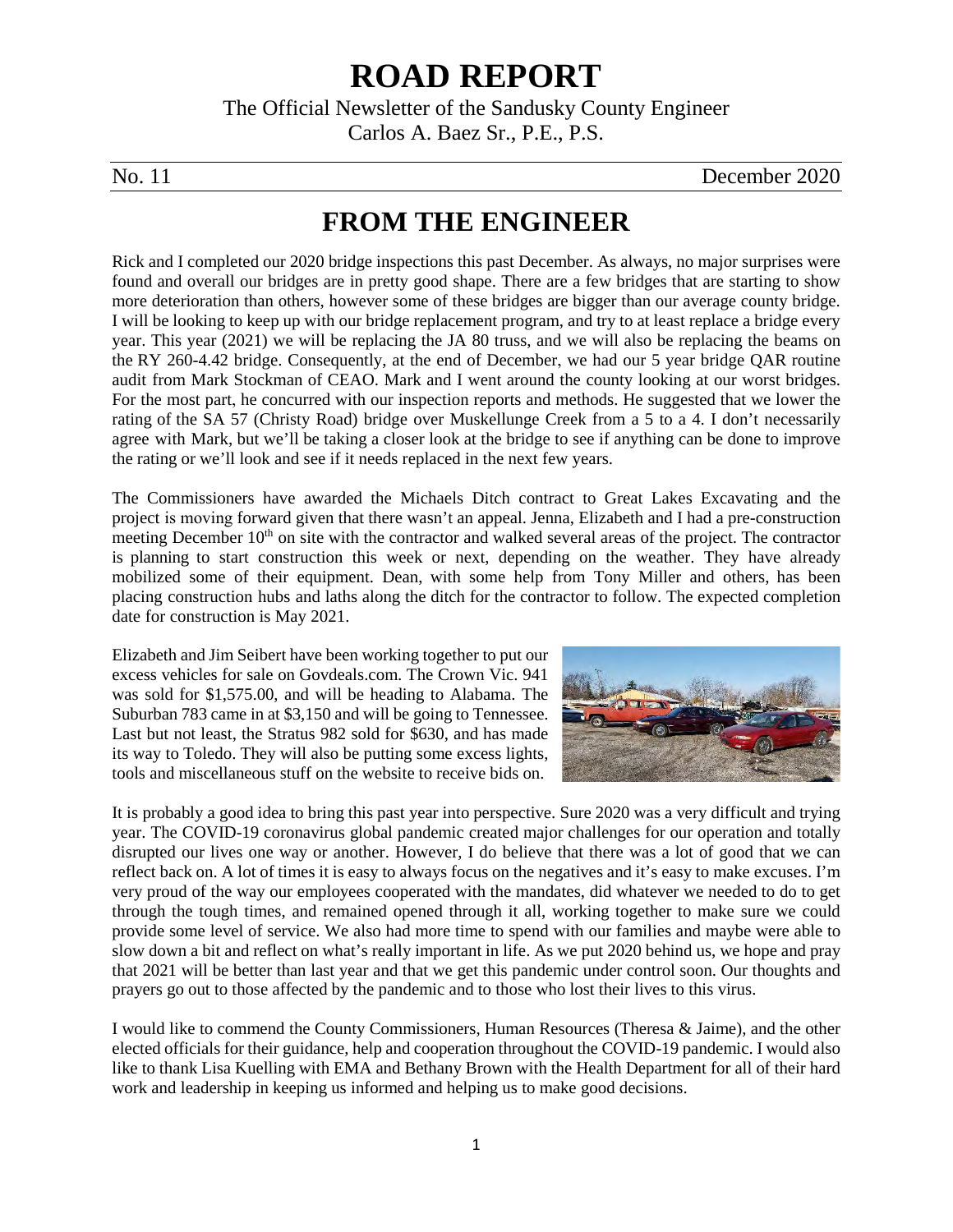# **FROM THE ROAD SUPERINTENDENT**

Happy New Year everyone! Hope everyone had a wonderful Christmas and Santa brought you everything you wanted. 2020 is now in the past and hopefully 2021 is a more up lifting year and we can get back to more of the things we love to do and enjoy.

In the past month, we have had a few minor snow events. One to three inches here and there, some winds with it, and just last weekend an ice event that affected the north west corner of the county. All and all it has been a pretty mild winter so far. Still have a ways to go though.

The Brush Crew has been out working on trimming back limbs in the right-of-way. They have been on the west side of the county so far. On days not suitable for cutting brush, the crew is working on guardrail repairs by replacing posts and ends from the inspection sheets.

The excavators have stayed busy as well. We repaired a separated 36' culvert on TR 202. Since we were there we added another 8' section of pipe to gain some shoulder. From there, Mark moved up to CR 11 where he cleaned the ditch between TR 26 and TR 22. That was completed last week. We are now going to clean a section along TR 26 to help drain the ditch on CR 11. The mini is up on CR 1 cleaning the ditch just west of SR 590.

#### *~ Miscellaneous Road Work ~*

- Mailboxes have been repaired as needed after snow events.
- Trucks have been getting frequent baths after snow events.
- Pot holes are filled as needed.
- Painting of the back office has been completed.
- Matt is still using the boom mower over east, mainly working on Township Roads.
- Year end inventory was completed.

# **FROM THE CIVIL ENGINEER**

Carlos and I have been assisting with Ballville Township and the Sandusky County EMA on a new FEMA grant called BRIC to design a solution for the ongoing flooding on Timpe Rd. Ballville has made it to the next round in the grant process, and we have submitted preliminary storm designs and calculations for the improvement. A key to winning a grant like this is providing historical documentation on past flooding issues, and force account expenses on past repairs on our roads. By fixing the Timpe Road ongoing drainage problem, we can prevent future blowouts that might occur on CR 20 East (East State St) and further downstream to our maintenance ditches.



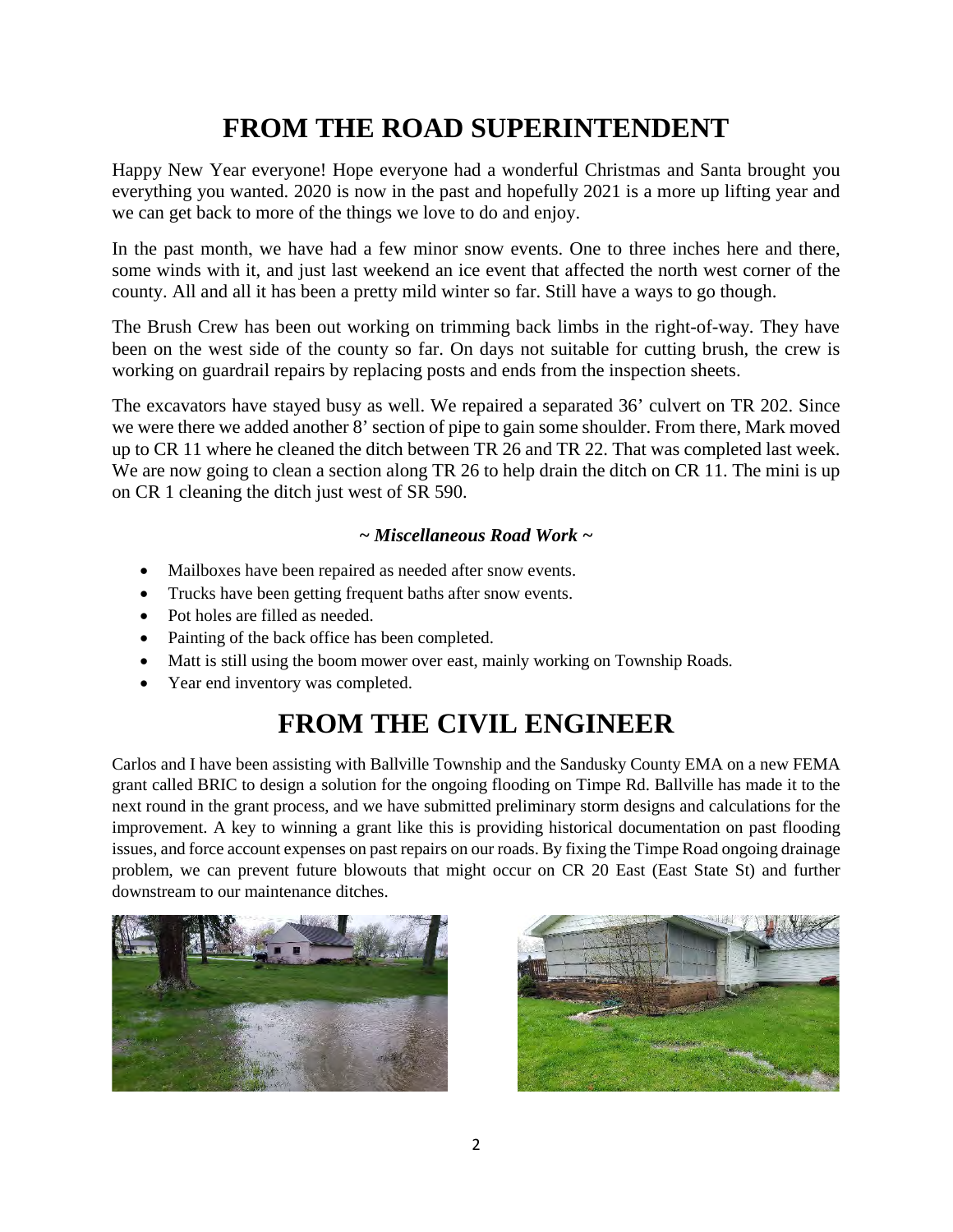#### *Who Am I?*

Last month's participants were Travis (Employee #1)  $\mathcal{R}$ Jenna (Employee #2)

*Thanks for playing along!!*

#### **EMPLOYEE #1**

As a child, what did you want to be when you grew up? Favorite activity to do with your family? *a Township Road Maintenance Worker play cards*

Favorite song?

*Whip a Tesla*

Favorite sport?

#### *Nascar*

Favorite season?

#### *Fall*

Favorite restaurant?

*Barra*

#### Hobbies?

*Peeling apples, opening beers, tying my shoes, with my excavator.*

#### **EMPLOYEE #2**

As a child, what did you want to be when you grew up?

*a Hairdresser*

Favorite activity to do with your family? *anything, as long as we are laughing...*

#### Favorite song?

*The Devil Went Down to Georgia!*

#### Favorite sport?

*Football and Softball*

#### Favorite season?

*Summer*

#### Favorite restaurant?

*Blue Pacific*

#### Hobbies?

*Hang out with my family, watch my kids play sports, fish, and train our dogs... but now i think we need an excavator!*

## **HAPPY BIRTHDAY!!**

James Sanford January 7<sup>th</sup> Tony Miller **January** 14<sup>th</sup> Lee Klohn January 18<sup>th</sup> Remington Smith January 18<sup>th</sup> Jim Seibert January 22<sup>nd</sup> Eric Wheatley January 30<sup>th</sup> Tara Shanahan January 30<sup>th</sup>

### **HAPPY ANNIVERSARY!**

| Lee Klohn              | Jan. $1st$  | 4 yrs    |
|------------------------|-------------|----------|
| Cody Amor              | Jan. $3rd$  | $16$ yrs |
| <b>Remington Smith</b> | Jan. $3rd$  | 4 yrs    |
| Elizabeth Ball         | Jan. $4th$  | 5 yrs    |
| <b>Steve Pfeiffer</b>  | Jan. $10th$ | $16$ yrs |
| Mark Auxter            | Jan. $22nd$ | 42 yrs   |
| Chad Fisher            | Jan. $25th$ | 22 yrs   |

*~ Current Garage Projects ~*

Remington is preparing to remove the exhaust manifold bolts on Vehicle #125, while Jim is taking inventory of our 18 volt tools to be auctioned on GovDeals, as we have now upgraded to 20 volt.

3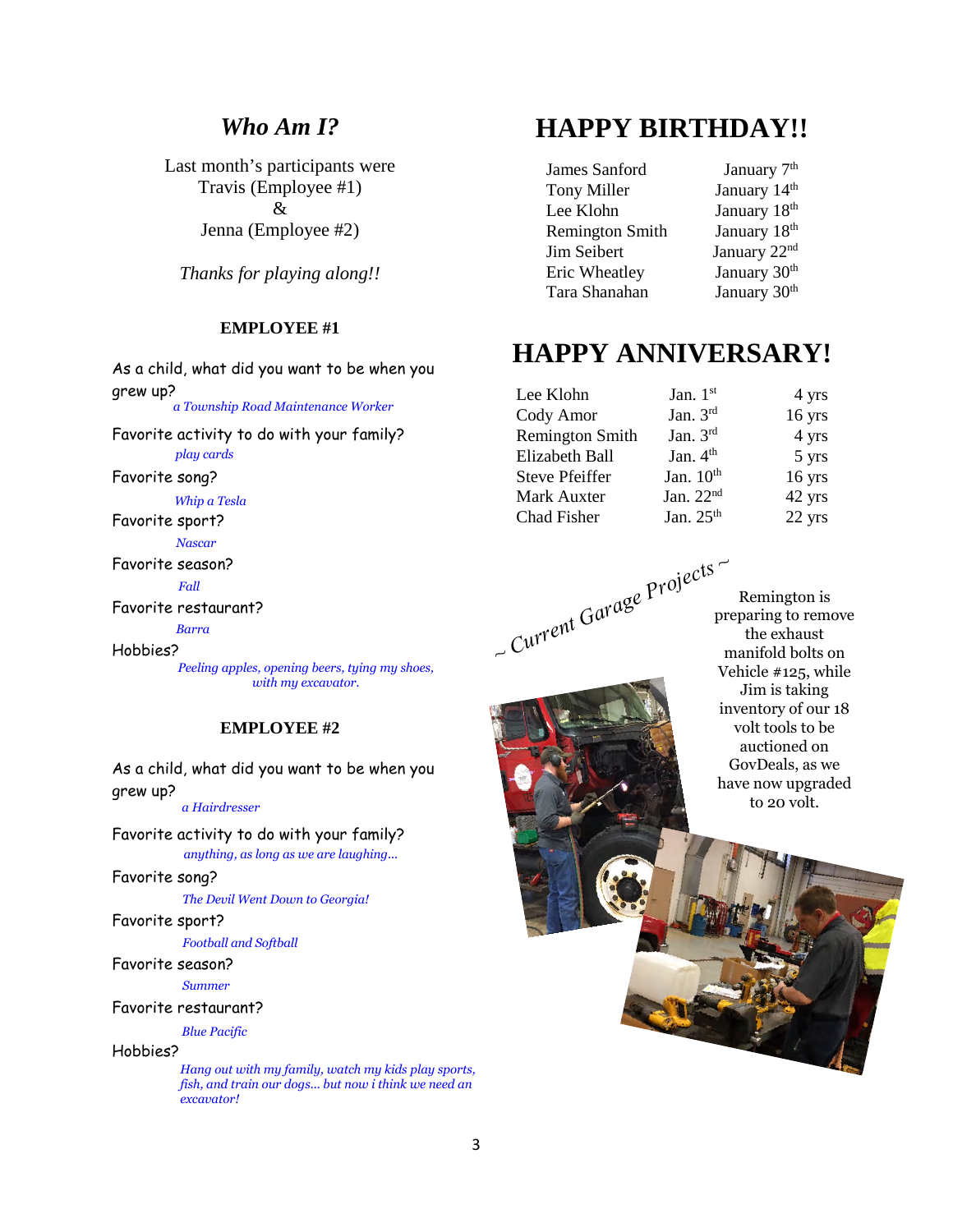# *CONGRATULATIONS*

# *to Our Newly Elected Sandusky County Engineer, Carlos Baez!!*

*Prior to this election, Carlos was* appointed *to the County Engineer's position, by the Republican Central Committee.* 

*Due to the Coronavirus, this year's Swearing-In Ceremony was held via Zoom from the Sandusky County Courthouse.* 

*Judge Jeremiah Ray performed the ceremony with Carlos' close family in attendance, as the rest of his family, friends, and co-workers from near and far watched on.*